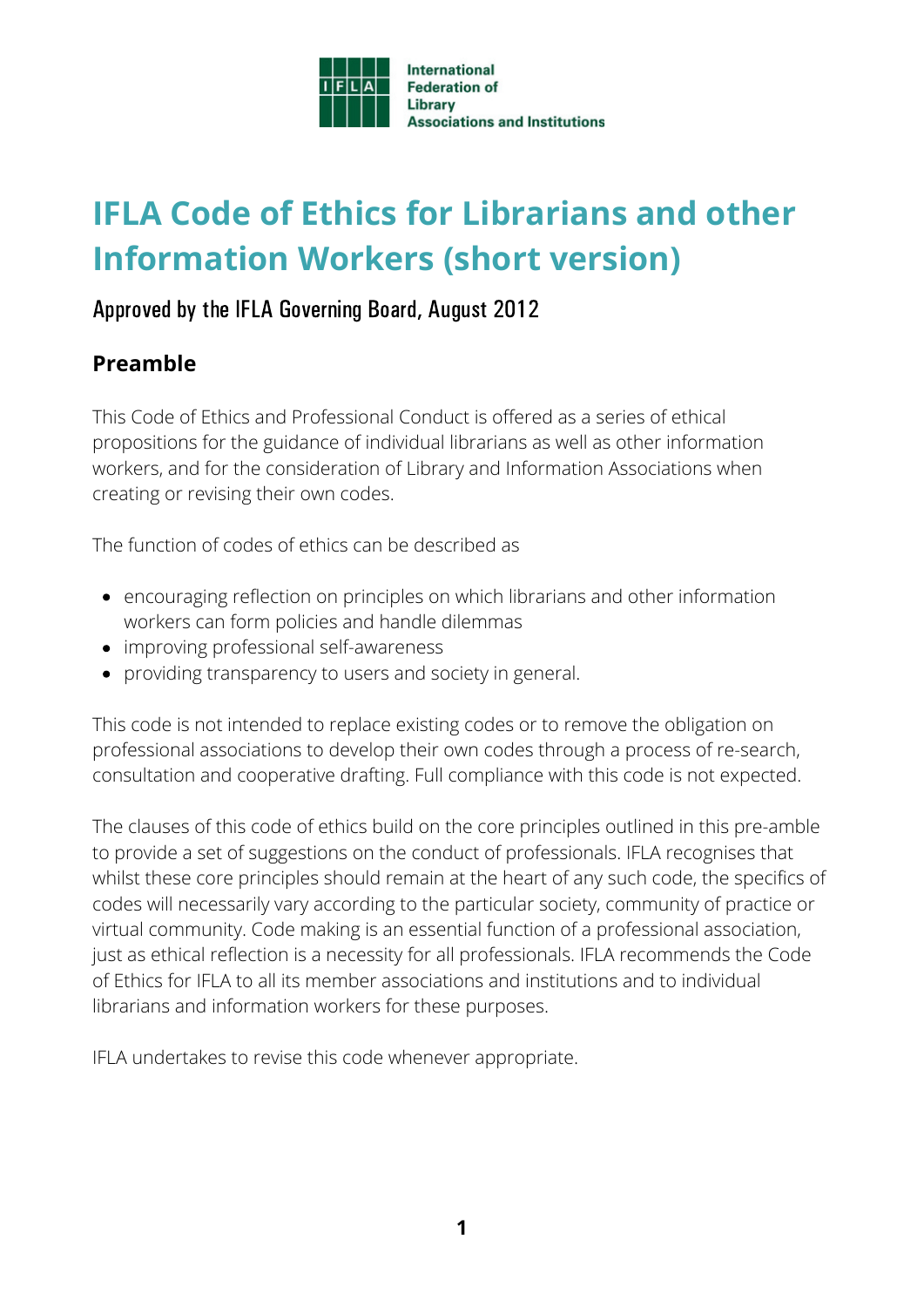# **1. Access to information**

The core mission of librarians and other information workers is to ensure access to information for all for personal development, education, cultural enrichment, leisure, economic activity and informed participation in and enhancement of democracy.

To this end, librarians and other information workers reject censorship in all its forms, support provision of services free of cost to the user, promote collections and services to potential users, and seek the highest standards of accessibility to both physical and virtual services.

#### **2. Responsibilities towards individuals and society**

In order to promote inclusion and eradicate discrimination, librarians and other information workers ensure that the right of accessing information is not denied and that equitable services are provided for everyone whatever their age, citizenship, political belief, physical or mental ability, gender identity, heritage, education, in-come, immigration and asylum-seeking status, marital status, origin, race, religion or sexual orientation.

To enhance access for all, librarians and other information workers support people in their information searching, assist them to develop their reading skills and information literacy, and encourage them in the ethical use of information (with particular attention to the welfare of young people).

#### **3. Privacy, secrecy and transparency**

Librarians and other information workers respect personal privacy, and the protection of personal data, necessarily shared between individuals and institutions. At the same time they support the fullest possible transparency for information relating to public bodies, private sector companies and all other institutions whose activities effect the lives of individuals and society as a whole.

# **4. Open access and intellectual property**

Librarians and other information workers' interest is to provide the best possible access for library users to information and ideas in any media or format, whilst recognising that they are partners of authors, publishers and other creators of copy-right protected works. Librarians and other information workers seek to ensure that both users' rights and creators' rights are respected. They promote the principles of open access, open source, and open licenses. They seek appropriate and necessary limitations and exceptions for libraries and, in particular, seek to limit the expansion of copyright terms.